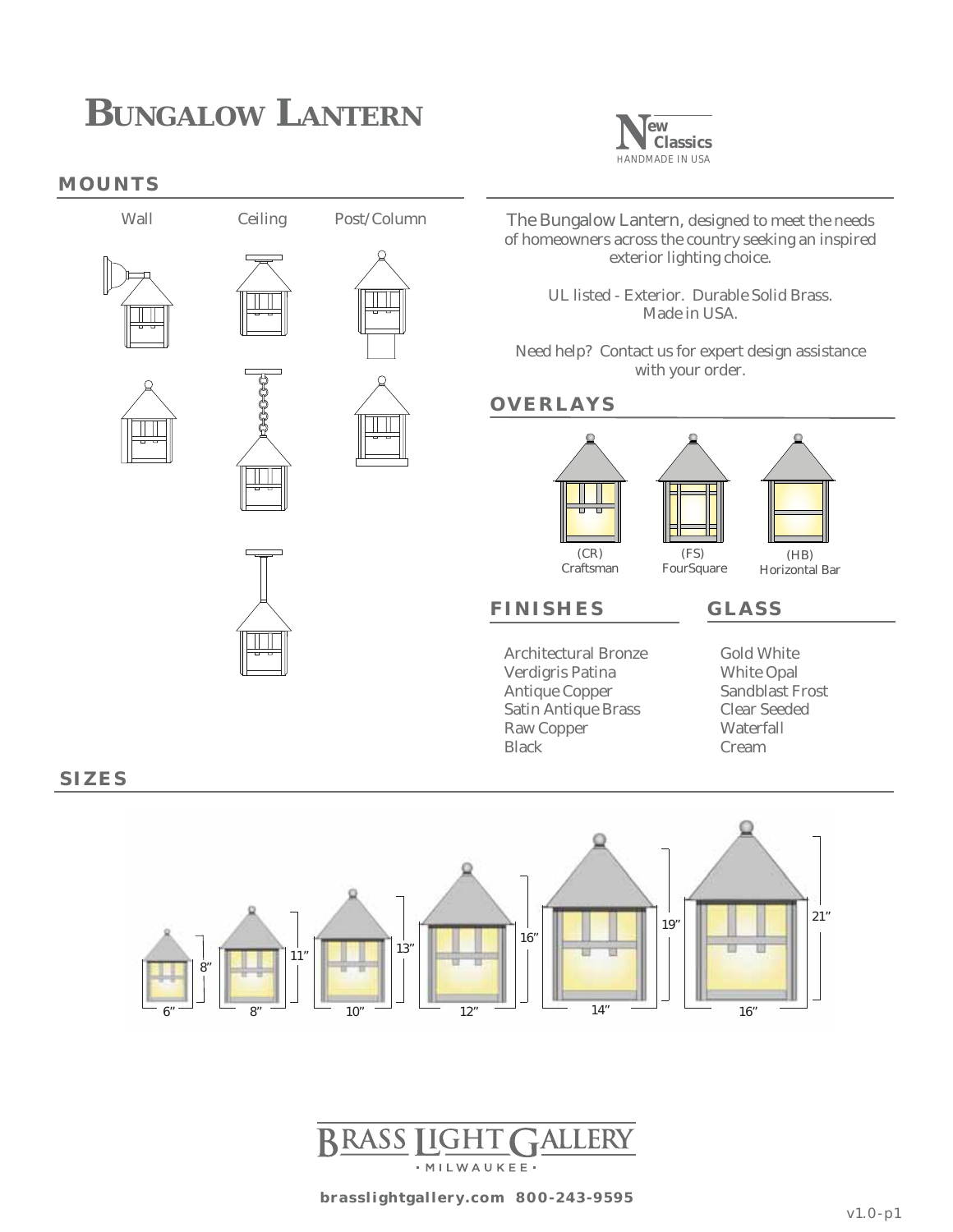

| WALL                | Model #     | Roof<br>Width | Lantern<br>Height | Overall<br>Length | Projection | <b>Mounting Plate</b>  |
|---------------------|-------------|---------------|-------------------|-------------------|------------|------------------------|
| <b>STRAIGHT ARM</b> |             |               |                   |                   |            |                        |
|                     | EX-6306-A10 | 6"            | 81/4"             | 11"               | 7"         | $41/2$ " sq.           |
|                     | EX-6308-A10 | 8"            | 10.3/4"           | 131/2"            | 91/2"      | $41/2$ " sq.           |
|                     | EX-6310-A10 | 10"           | 131/4"            | 16 1/2"           | 121/2"     | $41/2$ " sq.           |
|                     | EX-6312-A10 | 12"           | 16"               | 211/2"            | 14.1/4"    | $51/4"$ sq.            |
|                     | EX-6314-A10 | 14"           | 19"               | 23 1/2"           | 161/4"     | 5 1/4" sq.             |
| <b>FLUSH WALL</b>   |             |               |                   |                   |            |                        |
|                     | EX-6306-A15 | 6"            | 81/4"             | 91/4"             | 6"         | 4 3/4" w x 5 1/4" h    |
|                     | EX-6308-A15 | 8"            | 10.3/4"           | 113/4"            | 8"         | $5.3/4$ " w x 6 1/2" h |
|                     | EX-6310-A15 | 10"           | 131/4"            | 14.1/4"           | 10"        | 7 1/4" w x 8 1/4" h    |
|                     | EX-6312-A15 | 12"           | 16"               | 17"               | 12"        | $8.3/4$ " w x 10" h    |
|                     | EX-6314-A15 | 14"           | 19"               | 201/4"            | 14"        | 10 1/4" w x 11 1/2" h  |

UL listed - Exterior.

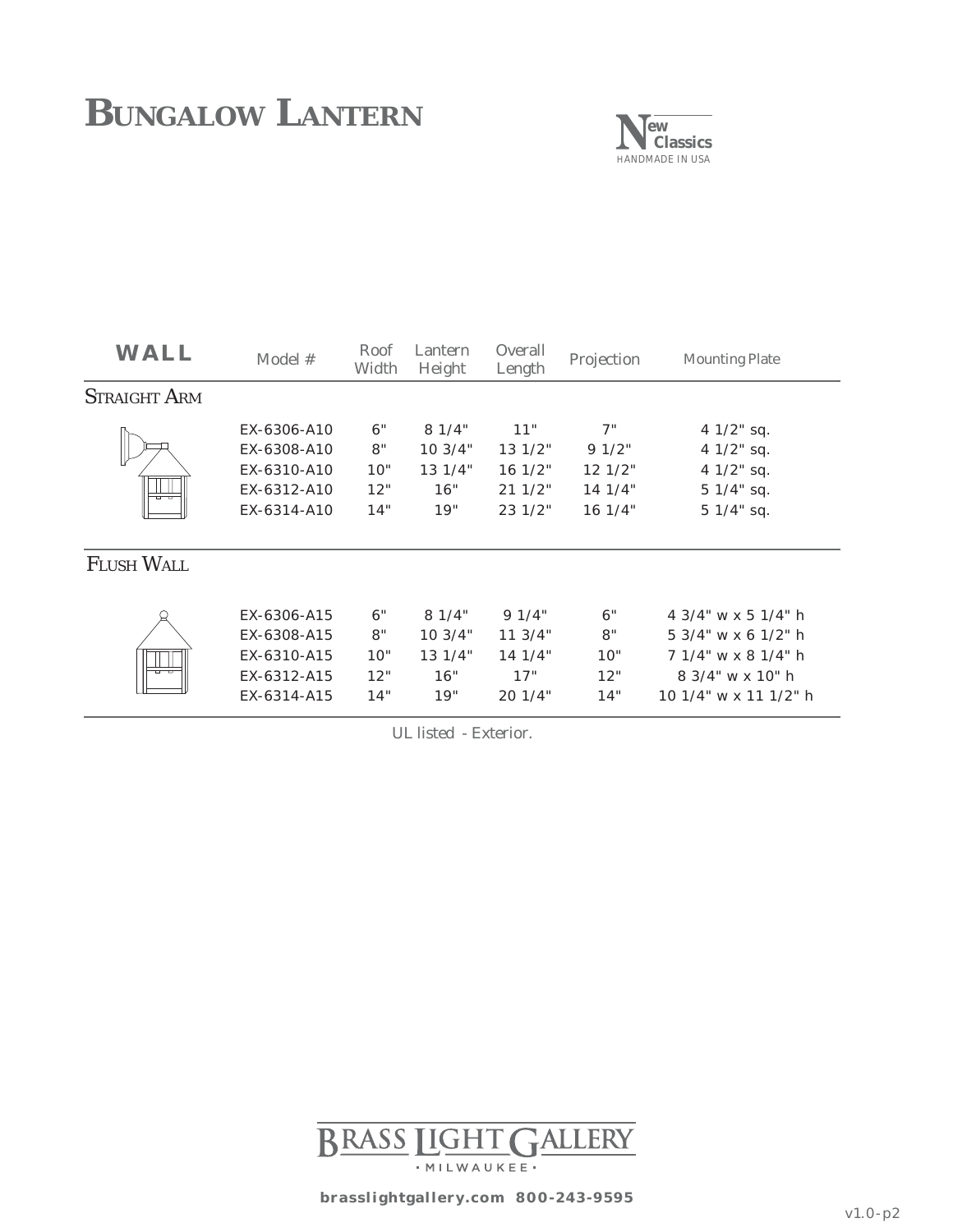

| <b>CEILING</b>     | Model #                                   | Roof<br>Width   | Lantern<br>Height         | Overall<br>Length                      | <b>Mounting Plate</b>                  |  |
|--------------------|-------------------------------------------|-----------------|---------------------------|----------------------------------------|----------------------------------------|--|
| <b>FLUSH MOUNT</b> |                                           |                 |                           |                                        |                                        |  |
|                    | EX-6306-A17<br>EX-6308-A17<br>EX-6310-A17 | 6"<br>8"<br>10" | 81/4"<br>103/4"<br>131/4" | 91/4"<br>$11 \frac{3}{4}$ "<br>14.1/4" | 4 1/2" sq.<br>4 1/2" sq.<br>5 1/4" sq. |  |
| <b>CHAIN HUNG</b>  |                                           |                 |                           |                                        |                                        |  |
|                    | EX-6306-A18                               | 6"              | 81/4"                     | select*                                | 4 1/2" sq.                             |  |
|                    | EX-6308-A18                               | 8"              | 10 3/4"                   | select                                 | 4 1/2" sq.                             |  |
|                    | EX-6310-A18                               | 10"             | 13 1/4"                   | select                                 | $51/4"$ sq.                            |  |
|                    | EX-6312-A18                               | 12"             | 16"                       | select                                 | 5 1/4" sq.                             |  |
|                    | EX-6314-A18                               | 14"             | 19"                       | select                                 | 6 1/2" sq.                             |  |
|                    | EX-6316-A18                               | 16"             | 21"                       | select                                 | 7 1/2" sq.                             |  |
| <b>STEM HUNG</b>   |                                           |                 |                           |                                        |                                        |  |
|                    | EX-6306-A19                               | 6"              | 81/4"                     | select*                                | 4 1/2" sq.                             |  |
|                    | EX-6308-A19                               | 8"              | 10 3/4"                   | select                                 | 4 1/2" sq.                             |  |
|                    | EX-6310-A19                               | 10"             | 13 1/4"                   | select                                 | 5 1/4" sq.                             |  |
|                    | EX-6312-A19                               | 12"             | 16"                       | select                                 | 5 1/4" sq.                             |  |
|                    | EX-6314-A19                               | 14"             | 19"                       | select                                 | 6 1/2" sq.                             |  |
|                    | EX-6316-A19                               | 16"             | 21"                       | select                                 | 14 1/2" sq.                            |  |

UL listed - Exterior.

\*Where Overall Length = "select", various lengths are available. Check online for particulars.